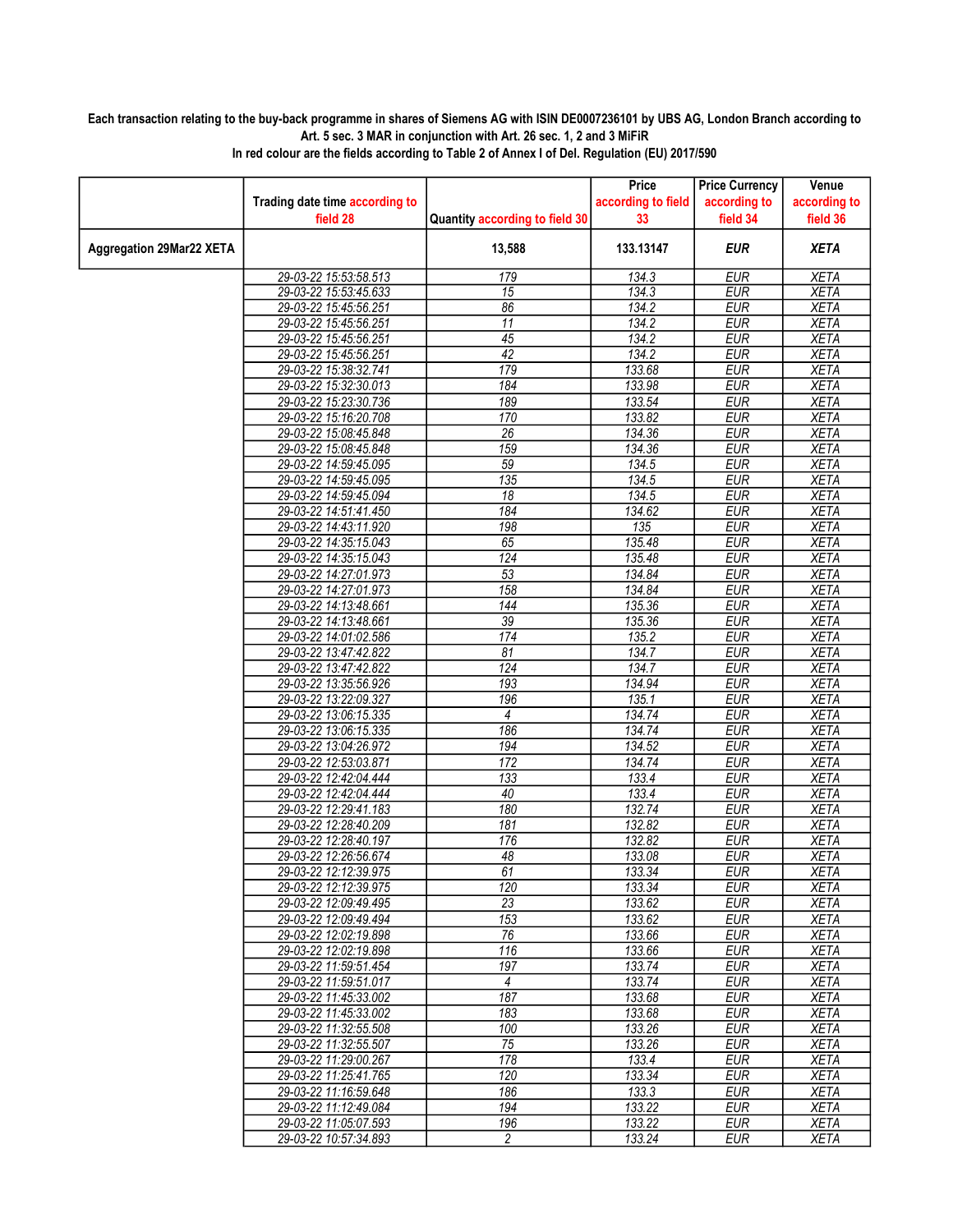| 29-03-22 10:57:24.031                          | 186              | 133.24           | <b>EUR</b> | <b>XETA</b> |
|------------------------------------------------|------------------|------------------|------------|-------------|
| 29-03-22 10:51:43.608                          | 116              | 133.54           | <b>EUR</b> | <b>XETA</b> |
| 29-03-22 10:51:43.608                          | 74               | 133.54           | <b>EUR</b> | <b>XETA</b> |
| 29-03-22 10:48:15.893                          | $\overline{133}$ | 133.44           | <b>EUR</b> | <b>XETA</b> |
| 29-03-22 10:48:15.893                          | 43               | 133.44           | <b>EUR</b> | <b>XETA</b> |
| 29-03-22 10:41:06.552                          | 168              | 133.62           | <b>EUR</b> | <b>XETA</b> |
| 29-03-22 10:41:06.552                          | $\overline{7}$   | 133.62           | <b>EUR</b> | <b>XETA</b> |
| 29-03-22 10:33:44.061                          | 151              | 133.12           | <b>EUR</b> | <b>XETA</b> |
| 29-03-22 10:33:30.535                          | 37               | 133.12           | <b>EUR</b> | <b>XETA</b> |
| 29-03-22 10:32:46.472                          | 186              | 133.08           | <b>EUR</b> | XETA        |
| 29-03-22 10:20:32.703                          | 195              | 132.86           | <b>EUR</b> | <b>XETA</b> |
| 29-03-22 10:18:00.490                          | 105              | 133              | <b>EUR</b> | <b>XETA</b> |
| 29-03-22 10:18:00.490                          | 90               | $\overline{133}$ | <b>EUR</b> | <b>XETA</b> |
| 29-03-22 10:11:15.221                          | 171              | 133.16           | <b>EUR</b> | <b>XETA</b> |
| 29-03-22 10:08:01.371                          | 101              | 133.16           | <b>EUR</b> | <b>XETA</b> |
| 29-03-22 10:08:01.371                          | 93               | 133.16           | <b>EUR</b> | <b>XETA</b> |
| 29-03-22 10:05:14.697                          | 200              | 132.36           | <b>EUR</b> | <b>XETA</b> |
| 29-03-22 10:02:03.198                          | 204              | 132.16           | <b>EUR</b> | <b>XETA</b> |
| 29-03-22 09:50:25.226                          | 171              | 132.24           | <b>EUR</b> | <b>XETA</b> |
| 29-03-22 09:48:43.269                          | 204              | 132.3            | <b>EUR</b> | <b>XETA</b> |
| 29-03-22 09:47:14.327                          | 27               | 132.2            | <b>EUR</b> | <b>XETA</b> |
| 29-03-22 09:37:42.772                          | 41               | 132.24           | <b>EUR</b> | <b>XETA</b> |
| 29-03-22 09:37:42.771                          | 139              | 132.24           | <b>EUR</b> | <b>XETA</b> |
| 29-03-22 09:33:22.081                          | 177              | 132.16           | <b>EUR</b> | <b>XETA</b> |
| 29-03-22 09:24:20.983                          | 137              | 132.16           | <b>EUR</b> | <b>XETA</b> |
| 29-03-22 09:24:20.983                          | 50               | 132.16           | <b>EUR</b> | <b>XETA</b> |
| 29-03-22 09:22:01.853                          | 205              | 132.34           | <b>EUR</b> | <b>XETA</b> |
| 29-03-22 09:11:25.158                          | 208              | 131.92           | <b>EUR</b> | <b>XETA</b> |
| 29-03-22 09:11:25.158                          | 188              | 131.92           | <b>EUR</b> | <b>XETA</b> |
| 29-03-22 08:59:58.907                          | 131              | 131.7            | <b>EUR</b> | <b>XETA</b> |
| 29-03-22 08:59:58.907                          | 70               | 131.7            | <b>EUR</b> | <b>XETA</b> |
| 29-03-22 08:59:36.566                          | 201              | 131.68           | <b>EUR</b> | <b>XETA</b> |
| 29-03-22 08:50:38.330                          | 92               | 131.68           | <b>EUR</b> | <b>XETA</b> |
| 29-03-22 08:50:38.329                          | 82               | 131.68           | <b>EUR</b> | <b>XETA</b> |
| 29-03-22 08:47:47.587                          | 184              | 131.5            | <b>EUR</b> | <b>XETA</b> |
| 29-03-22 08:41:36.695                          | 76               | 131.64           | <b>EUR</b> | <b>XETA</b> |
| 29-03-22 08:41:36.695                          | 98               | 131.64           | <b>EUR</b> | <b>XETA</b> |
| 29-03-22 08:36:13.084                          | 209              | 131.94           | <b>EUR</b> | <b>XETA</b> |
| 29-03-22 08:33:55.752                          | 102              | 132.1            | <b>EUR</b> | <b>XETA</b> |
| 29-03-22 08:33:55.752                          | 104              | 132.1            | <b>EUR</b> | <b>XETA</b> |
|                                                |                  |                  |            | <b>XETA</b> |
| 29-03-22 08:26:21.874<br>29-03-22 08:24:02.895 | 206<br>45        | 132.46<br>132.5  | EUR        | <b>XETA</b> |
|                                                |                  |                  | <b>EUR</b> |             |
| 29-03-22 08:24:02.895                          | 158              | 132.5            | <b>EUR</b> | <b>XETA</b> |
| 29-03-22 08:24:02.883                          | 188              | 132.48           | <b>EUR</b> | <b>XETA</b> |
| 29-03-22 08:18:37.042                          | 192              | 131.18           | <b>EUR</b> | <b>XETA</b> |
| 29-03-22 08:18:37.042                          | 169              | 131.18           | <b>EUR</b> | <b>XETA</b> |
| 29-03-22 08:18:37.042                          | 27               | 131.18           | <b>EUR</b> | <b>XETA</b> |
| 29-03-22 08:11:24.613                          | 46               | 131.18           | <b>EUR</b> | <b>XETA</b> |
| 29-03-22 08:11:24.613                          | 153              | 131.18           | <b>EUR</b> | <b>XETA</b> |
| 29-03-22 08:11:24.613                          | 186              | 131.18           | <b>EUR</b> | <b>XETA</b> |
| 29-03-22 08:06:03.973                          | 136              | 131.32           | <b>EUR</b> | <b>XETA</b> |
| 29-03-22 08:06:03.973                          | 40               | 131.32           | <b>EUR</b> | <b>XETA</b> |
| 29-03-22 08:04:48.456                          | $\boldsymbol{9}$ | 131.26           | <b>EUR</b> | XETA        |
| 29-03-22 08:04:48.456                          | 162              | 131.26           | EUR        | XETA        |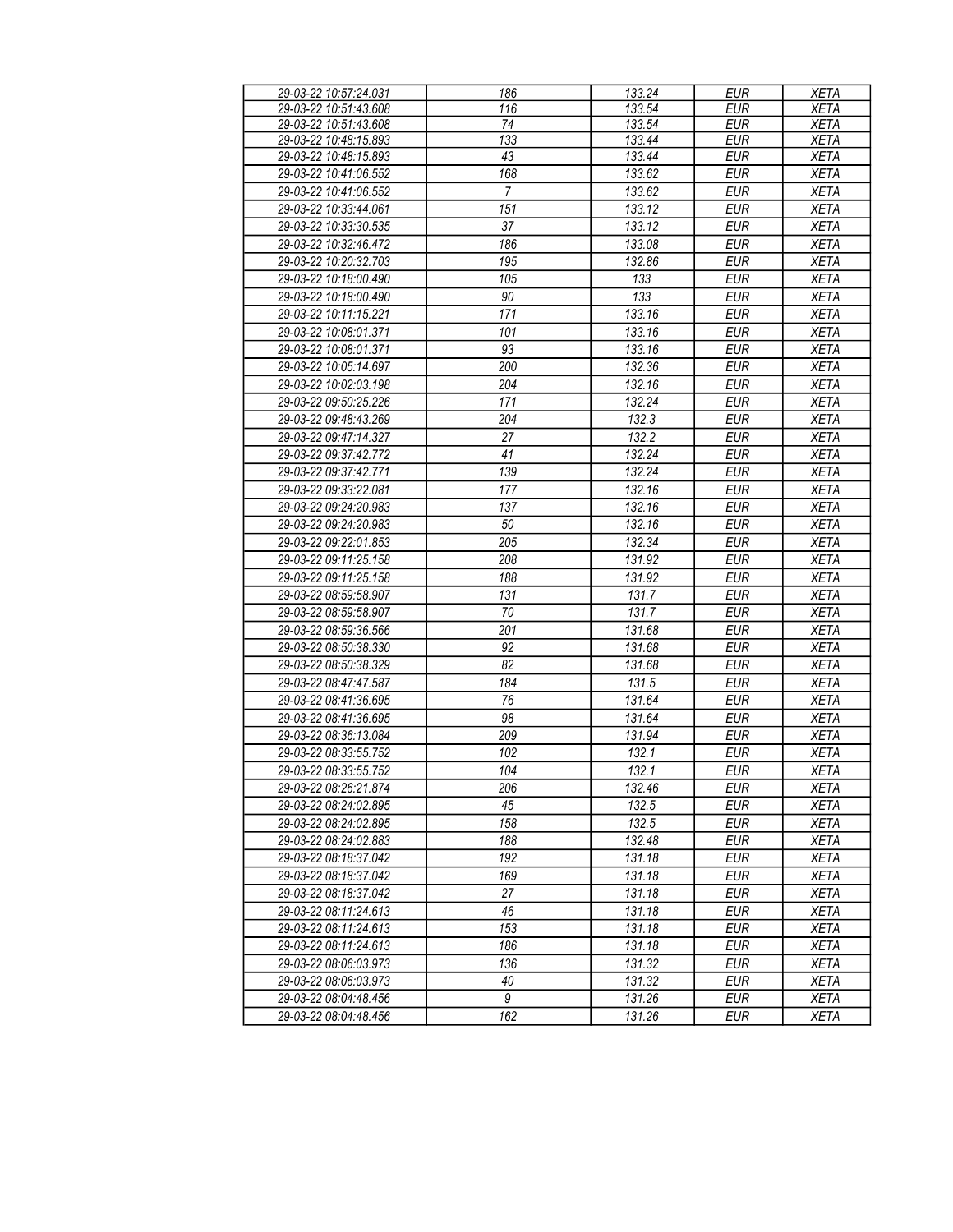## Each order relating to the buy-back programme above according to Art. 5 sec. 3 MAR in conjunction with Art. 25 sec. 1 and 2 MiFiR

In red colour are the fields according to Table 2 of the Annex of Del. Regulation (EU) 2017/580; alternatively you may report the

| Date and Time according to field 9 | <b>Segment MIC code</b><br>according to field 16 | <b>Transaction price</b><br>according to field 28 | <b>Price currency according</b><br>to field 29 | <b>Buy-sell indicator</b><br>according to field 32 |
|------------------------------------|--------------------------------------------------|---------------------------------------------------|------------------------------------------------|----------------------------------------------------|
| 29-03-22 15:53:58.513              | <b>XETA</b>                                      | 134.3                                             | <b>EUR</b>                                     | <b>BUY</b>                                         |
| 29-03-22 15:53:45.633              | <b>XETA</b>                                      | 134.3                                             | <b>EUR</b>                                     | <b>BUY</b>                                         |
| 29-03-22 15:45:56.251              | <b>XETA</b>                                      | 134.2                                             | <b>EUR</b>                                     | <b>BUY</b>                                         |
| 29-03-22 15:45:56.251              | <b>XETA</b>                                      | 134.2                                             | <b>EUR</b>                                     | <b>BUY</b>                                         |
| 29-03-22 15:45:56.251              | <b>XETA</b>                                      | 134.2                                             | <b>EUR</b>                                     | <b>BUY</b>                                         |
| 29-03-22 15:45:56.251              | <b>XETA</b>                                      | 134.2                                             | <b>EUR</b>                                     | <b>BUY</b>                                         |
| 29-03-22 15:38:32.741              | <b>XETA</b>                                      | 133.68                                            | <b>EUR</b>                                     | <b>BUY</b>                                         |
| 29-03-22 15:32:30.013              | <b>XETA</b>                                      | 133.98                                            | <b>EUR</b>                                     | <b>BUY</b>                                         |
| 29-03-22 15:23:30.736              | <b>XETA</b>                                      | 133.54                                            | <b>EUR</b>                                     | <b>BUY</b>                                         |
| 29-03-22 15:16:20.708              | <b>XETA</b>                                      | 133.82                                            | <b>EUR</b>                                     | <b>BUY</b>                                         |
| 29-03-22 15:08:45.848              | <b>XETA</b>                                      | 134.36                                            | <b>EUR</b>                                     | <b>BUY</b>                                         |
| 29-03-22 15:08:45.848              | <b>XETA</b>                                      | 134.36                                            | <b>EUR</b>                                     | <b>BUY</b>                                         |
| 29-03-22 14:59:45.095              | <b>XETA</b>                                      | 134.5                                             | <b>EUR</b>                                     | <b>BUY</b>                                         |
| 29-03-22 14:59:45.095              | <b>XETA</b>                                      | 134.5                                             | <b>EUR</b>                                     | <b>BUY</b>                                         |
| 29-03-22 14:59:45.094              | <b>XETA</b>                                      | 134.5                                             | <b>EUR</b>                                     | <b>BUY</b>                                         |
| 29-03-22 14:51:41.450              | <b>XETA</b>                                      | 134.62                                            | <b>EUR</b>                                     | <b>BUY</b>                                         |
| 29-03-22 14:43:11.920              | <b>XETA</b>                                      | 135                                               | <b>EUR</b>                                     | <b>BUY</b>                                         |
| 29-03-22 14:35:15.043              | <b>XETA</b>                                      | 135.48                                            | <b>EUR</b>                                     | <b>BUY</b>                                         |
| 29-03-22 14:35:15.043              | <b>XETA</b>                                      | 135.48                                            | <b>EUR</b>                                     | <b>BUY</b>                                         |
| 29-03-22 14:27:01.973              | <b>XETA</b>                                      | 134.84                                            | <b>EUR</b>                                     | <b>BUY</b>                                         |
| 29-03-22 14:27:01.973              | <b>XETA</b>                                      | 134.84                                            | <b>EUR</b>                                     | <b>BUY</b>                                         |
| 29-03-22 14:13:48.661              | <b>XETA</b>                                      | 135.36                                            | <b>EUR</b>                                     | <b>BUY</b>                                         |
| 29-03-22 14:13:48.661              | <b>XETA</b>                                      | 135.36                                            | <b>EUR</b>                                     | <b>BUY</b>                                         |
| 29-03-22 14:01:02.586              | <b>XETA</b>                                      | 135.2                                             | <b>EUR</b>                                     | <b>BUY</b>                                         |
| 29-03-22 13:47:42.822              | <b>XETA</b>                                      | 134.7                                             | <b>EUR</b>                                     | <b>BUY</b>                                         |
| 29-03-22 13:47:42.822              | <b>XETA</b>                                      | 134.7                                             | <b>EUR</b>                                     | <b>BUY</b>                                         |
| 29-03-22 13:35:56.926              | <b>XETA</b>                                      | 134.94                                            | <b>EUR</b>                                     | <b>BUY</b>                                         |
| 29-03-22 13:22:09.327              | <b>XETA</b>                                      | 135.1                                             | <b>EUR</b>                                     | <b>BUY</b>                                         |
| 29-03-22 13:06:15.335              | <b>XETA</b>                                      | 134.74                                            | <b>EUR</b>                                     | <b>BUY</b>                                         |
| 29-03-22 13:06:15.335              | <b>XETA</b>                                      | 134.74                                            | <b>EUR</b>                                     | <b>BUY</b>                                         |
| 29-03-22 13:04:26.972              | <b>XETA</b>                                      | 134.52                                            | <b>EUR</b>                                     | <b>BUY</b>                                         |
| 29-03-22 12:53:03.871              | <b>XETA</b>                                      | 134.74                                            | <b>EUR</b>                                     | <b>BUY</b>                                         |
| 29-03-22 12:42:04.444              | <b>XETA</b>                                      | 133.4                                             | <b>EUR</b>                                     | <b>BUY</b>                                         |
| 29-03-22 12:42:04.444              | <b>XETA</b>                                      | 133.4                                             | <b>EUR</b>                                     | <b>BUY</b>                                         |
| 29-03-22 12:29:41.183              | <b>XETA</b>                                      | 132.74                                            | <b>EUR</b>                                     | <b>BUY</b>                                         |
| 29-03-22 12:28:40.209              | <b>XETA</b>                                      | 132.82                                            | <b>EUR</b>                                     | <b>BUY</b>                                         |
| 29-03-22 12:28:40.197              | <b>XETA</b>                                      | 132.82                                            | <b>EUR</b>                                     | <b>BUY</b>                                         |
| 29-03-22 12:26:56.674              | <b>XETA</b>                                      | 133.08                                            | <b>EUR</b>                                     | <b>BUY</b>                                         |
| 29-03-22 12:12:39.975              | <b>XETA</b>                                      | 133.34                                            | <b>EUR</b>                                     | <b>BUY</b>                                         |
| 29-03-22 12:12:39.975              | <b>XETA</b>                                      | 133.34                                            | <b>EUR</b>                                     | <b>BUY</b>                                         |
| 29-03-22 12:09:49.495              | <b>XETA</b>                                      | 133.62                                            | <b>EUR</b>                                     | <b>BUY</b>                                         |
| 29-03-22 12:09:49.494              | <b>XETA</b>                                      | 133.62                                            | <b>EUR</b>                                     | <b>BUY</b>                                         |
| 29-03-22 12:02:19.898              | <b>XETA</b>                                      | 133.66                                            | <b>EUR</b>                                     | <b>BUY</b>                                         |
| 29-03-22 12:02:19.898              | <b>XETA</b>                                      | 133.66                                            | <b>EUR</b>                                     | <b>BUY</b>                                         |
| 29-03-22 11:59:51.454              | <b>XETA</b>                                      | 133.74                                            | <b>EUR</b>                                     | <b>BUY</b>                                         |
| 29-03-22 11:59:51.017              | <b>XETA</b>                                      | 133.74                                            | <b>EUR</b>                                     | <b>BUY</b>                                         |
| 29-03-22 11:45:33.002              | <b>XETA</b>                                      | 133.68                                            | <b>EUR</b>                                     | <b>BUY</b>                                         |
| 29-03-22 11:45:33.002              | <b>XETA</b>                                      | 133.68                                            | <b>EUR</b>                                     | <b>BUY</b>                                         |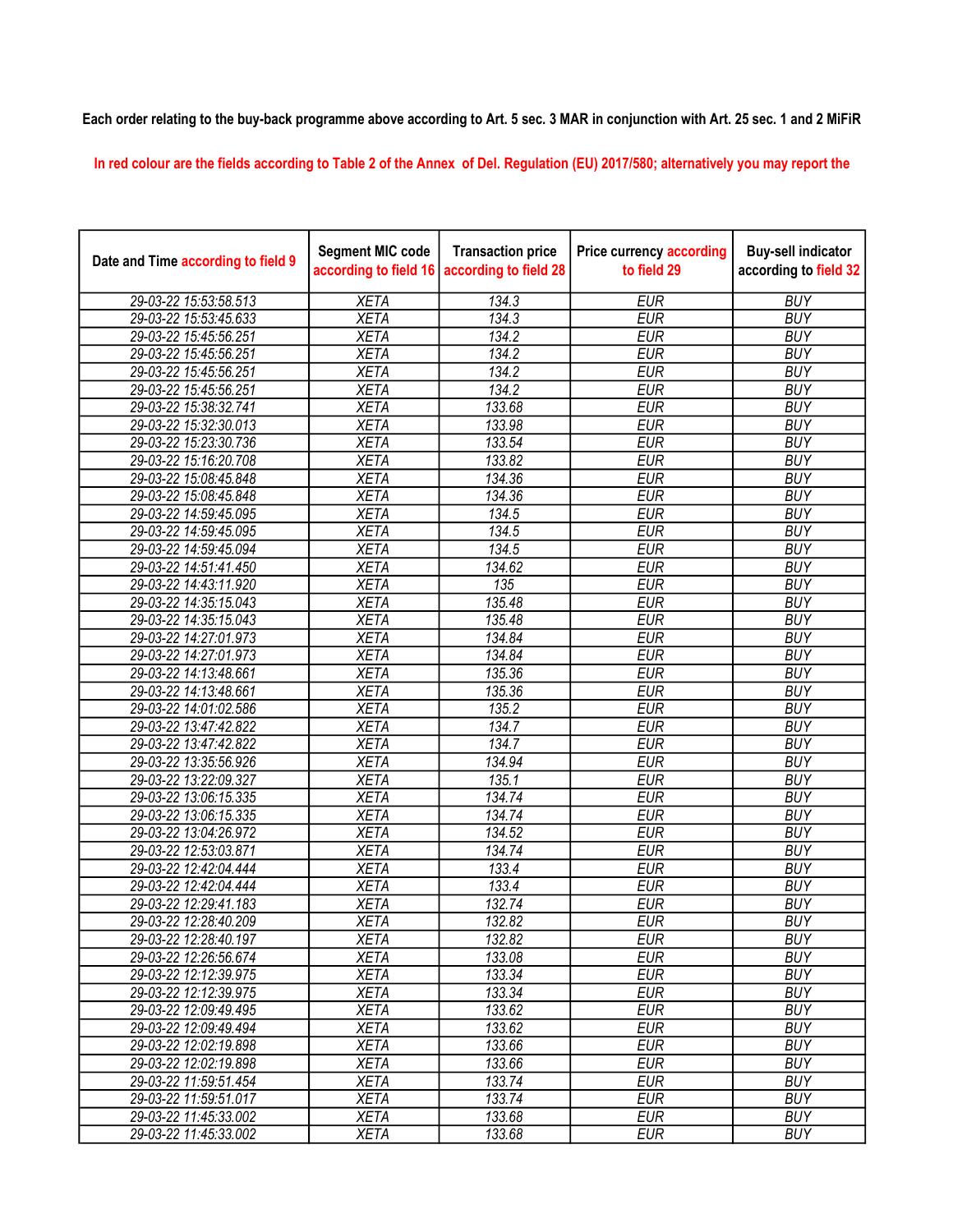| 29-03-22 11:32:55.508 | <b>XETA</b> | 133.26 | <b>EUR</b> | <b>BUY</b> |
|-----------------------|-------------|--------|------------|------------|
| 29-03-22 11:32:55.507 | <b>XETA</b> | 133.26 | <b>EUR</b> | <b>BUY</b> |
| 29-03-22 11:29:00.267 | <b>XETA</b> | 133.4  | <b>EUR</b> | <b>BUY</b> |
| 29-03-22 11:25:41.765 | <b>XETA</b> | 133.34 | <b>EUR</b> | <b>BUY</b> |
| 29-03-22 11:16:59.648 | <b>XETA</b> | 133.3  | <b>EUR</b> | <b>BUY</b> |
| 29-03-22 11:12:49.084 | <b>XETA</b> | 133.22 | <b>EUR</b> | <b>BUY</b> |
| 29-03-22 11:05:07.593 | <b>XETA</b> | 133.22 | <b>EUR</b> | <b>BUY</b> |
| 29-03-22 10:57:34.893 | <b>XETA</b> | 133.24 | <b>EUR</b> | <b>BUY</b> |
| 29-03-22 10:57:24.031 | <b>XETA</b> | 133.24 | <b>EUR</b> | <b>BUY</b> |
| 29-03-22 10:51:43.608 | <b>XETA</b> | 133.54 | <b>EUR</b> | <b>BUY</b> |
| 29-03-22 10:51:43.608 | <b>XETA</b> | 133.54 | <b>EUR</b> | <b>BUY</b> |
| 29-03-22 10:48:15.893 | <b>XETA</b> | 133.44 | <b>EUR</b> | <b>BUY</b> |
| 29-03-22 10:48:15.893 | <b>XETA</b> | 133.44 | <b>EUR</b> | <b>BUY</b> |
| 29-03-22 10:41:06.552 | <b>XETA</b> | 133.62 | <b>EUR</b> | <b>BUY</b> |
| 29-03-22 10:41:06.552 | <b>XETA</b> | 133.62 | <b>EUR</b> | <b>BUY</b> |
| 29-03-22 10:33:44.061 | <b>XETA</b> | 133.12 | <b>EUR</b> | <b>BUY</b> |
| 29-03-22 10:33:30.535 | <b>XETA</b> | 133.12 | <b>EUR</b> | <b>BUY</b> |
| 29-03-22 10:32:46.472 | <b>XETA</b> | 133.08 | <b>EUR</b> | <b>BUY</b> |
| 29-03-22 10:20:32.703 | <b>XETA</b> | 132.86 | <b>EUR</b> | <b>BUY</b> |
| 29-03-22 10:18:00.490 | <b>XETA</b> | 133    | <b>EUR</b> | <b>BUY</b> |
| 29-03-22 10:18:00.490 | <b>XETA</b> | 133    | <b>EUR</b> | <b>BUY</b> |
| 29-03-22 10:11:15.221 | <b>XETA</b> | 133.16 | <b>EUR</b> | <b>BUY</b> |
| 29-03-22 10:08:01.371 | <b>XETA</b> | 133.16 | <b>EUR</b> | <b>BUY</b> |
| 29-03-22 10:08:01.371 | <b>XETA</b> | 133.16 | <b>EUR</b> | <b>BUY</b> |
|                       |             | 132.36 |            | <b>BUY</b> |
| 29-03-22 10:05:14.697 | <b>XETA</b> |        | <b>EUR</b> |            |
| 29-03-22 10:02:03.198 | <b>XETA</b> | 132.16 | <b>EUR</b> | <b>BUY</b> |
| 29-03-22 09:50:25.226 | <b>XETA</b> | 132.24 | <b>EUR</b> | <b>BUY</b> |
| 29-03-22 09:48:43.269 | <b>XETA</b> | 132.3  | <b>EUR</b> | <b>BUY</b> |
| 29-03-22 09:47:14.327 | <b>XETA</b> | 132.2  | <b>EUR</b> | <b>BUY</b> |
| 29-03-22 09:37:42.772 | <b>XETA</b> | 132.24 | <b>EUR</b> | <b>BUY</b> |
| 29-03-22 09:37:42.771 | <b>XETA</b> | 132.24 | <b>EUR</b> | <b>BUY</b> |
| 29-03-22 09:33:22.081 | <b>XETA</b> | 132.16 | <b>EUR</b> | <b>BUY</b> |
| 29-03-22 09:24:20.983 | <b>XETA</b> | 132.16 | <b>EUR</b> | <b>BUY</b> |
| 29-03-22 09:24:20.983 | <b>XETA</b> | 132.16 | <b>EUR</b> | <b>BUY</b> |
| 29-03-22 09:22:01.853 | <b>XETA</b> | 132.34 | <b>EUR</b> | <b>BUY</b> |
| 29-03-22 09:11:25.158 | <b>XETA</b> | 131.92 | <b>EUR</b> | <b>BUY</b> |
| 29-03-22 09:11:25.158 | <b>XETA</b> | 131.92 | <b>EUR</b> | <b>BUY</b> |
| 29-03-22 08:59:58.907 | <b>XETA</b> | 131.7  | EUR        | <b>BUY</b> |
| 29-03-22 08:59:58.907 | <b>XETA</b> | 131.7  | <b>EUR</b> | <b>BUY</b> |
| 29-03-22 08:59:36.566 | <b>XETA</b> | 131.68 | <b>EUR</b> | <b>BUY</b> |
| 29-03-22 08:50:38.330 | <b>XETA</b> | 131.68 | <b>EUR</b> | <b>BUY</b> |
| 29-03-22 08:50:38.329 |             | 131.68 | <b>EUR</b> | <b>BUY</b> |
|                       | <b>XETA</b> |        |            |            |
| 29-03-22 08:47:47.587 | <b>XETA</b> | 131.5  | <b>EUR</b> | <b>BUY</b> |
| 29-03-22 08:41:36.695 | <b>XETA</b> | 131.64 | <b>EUR</b> | <b>BUY</b> |
| 29-03-22 08:41:36.695 | <b>XETA</b> | 131.64 | <b>EUR</b> | <b>BUY</b> |
| 29-03-22 08:36:13.084 | <b>XETA</b> | 131.94 | <b>EUR</b> | <b>BUY</b> |
| 29-03-22 08:33:55.752 | <b>XETA</b> | 132.1  | <b>EUR</b> | <b>BUY</b> |
| 29-03-22 08:33:55.752 | <b>XETA</b> | 132.1  | <b>EUR</b> | <b>BUY</b> |
| 29-03-22 08:26:21.874 | <b>XETA</b> | 132.46 | <b>EUR</b> | <b>BUY</b> |
| 29-03-22 08:24:02.895 | <b>XETA</b> | 132.5  | <b>EUR</b> | <b>BUY</b> |
| 29-03-22 08:24:02.895 | <b>XETA</b> | 132.5  | <b>EUR</b> | <b>BUY</b> |
| 29-03-22 08:24:02.883 | <b>XETA</b> | 132.48 | <b>EUR</b> | <b>BUY</b> |
| 29-03-22 08:18:37.042 | <b>XETA</b> | 131.18 | <b>EUR</b> | <b>BUY</b> |
| 29-03-22 08:18:37.042 | <b>XETA</b> | 131.18 | <b>EUR</b> | <b>BUY</b> |
|                       |             |        |            |            |